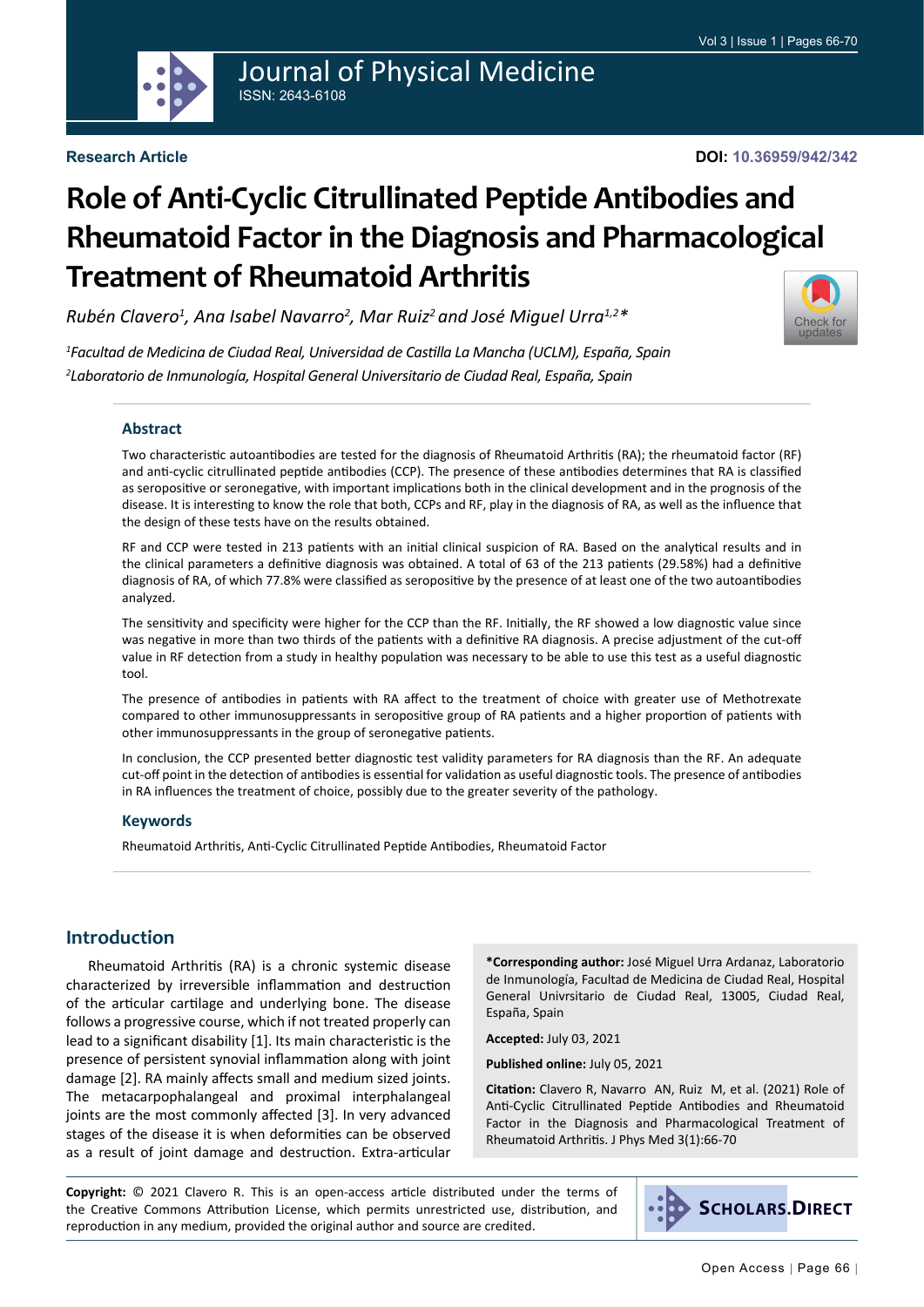manifestations usually occur in patients with long-standing RA and severe forms.

Currently, the criteria of the EULAR (European League against Rheumatic Diseases)/ACR (American College of Rheumatology) proposed in 2010 are those used to establish the diagnosis of RA [3]. The current criteria differ from those previously proposed in establishing an earlier diagnosis of the disease and early start of treatment, thus reducing joint destruction and damage. At present there is an arsenal of treatments that allow an adequate control of the disease [4,5].

RA is a disease of autoimmune etiology, in which the two most relevant antibodies for the diagnosis and management of the pathology are the rheumatoid factor (RF) and anticyclic citrullinated peptide antibodies (CCP). In the diagnostic guidelines of the EULAR/ACR 2010 the presence of these autoantibodies was established as diagnostic criterion for RA.

RF was the first antibody described for RA being an autoantibody that bound the constant fraction of IgG [6]. The presence of RF despite its low specificity was already included in the diagnostic criteria of the year 1987 [7]. The CCPs are directed against citrullinated proteins, in which conversion of the aminoacid arginine into citrulline has been produced through an enzymatic citrullination process. This posttranslational modification can be recognized as foreign by the immune system. The CCPs have a high specificity in RA [8,9]. These antibodies are very useful in the early stages of the disease in which even though diagnostic criteria for RA are not yet met CCPs are already present. Among these patients, the vast majority (90%) will develop RA in the next three years, so CCPs are very good predictors of disease [4]. Together with early detection, these antibodies have also been related to the course of the disease and their concentration has been shown to determine the degree of bone destruction [10].

Within the RA, a subdivision has been established based on the presence (seropositive) or absence (seronegative) of the autoantibodies (RF and/or CCP). These two entities are considered different in terms of disease progression, joint destruction and even treatment [11]. Seropositive subjects, and especially those with CCP, have a more marked progression of bone erosion and destruction than seronegative [10]. It is known that seropositive patients have a better response to methotrexate (MTX), while seronegative patients do not have such a good response to the same treatment [12]. The main objective of the present work is to evaluate the role of CCP and RF antibodies in the diagnosis of RA and its relationship with the established pharmacological treatments.

# **Material and Methods**

## **Patients**

All patients with a clinical suspicion of RA in the period between February-April 2019 who were tested for RA t antibodies are included in the study. Patients who for any reason could not collect all the variables designed in the study were excluded. Finally, 213 patients were analyzed. The variables were collected from its clinical histories and biochemical/immunological findings. The following variables were collected: sex, age, results of RF and CCP, final diagnosis, and in patients with a diagnosis of RA, the serogroup of the disease (seropositive or seronegative RA), as well as the treatment established, classified as follows: Methotrexate (MTX), anti TNFα (adalimumab, certolizumab, golimumab, etanercept), and the rest of the disease modifying treatments included in the group called "Others" (hydroxychloroquine, leflunomide ...).

## **RF determination**

The method used measures the concentration of serum RF by latex-enhanced immunoturbidimetry (ADVIA XPT 2400 Siemens Healthcare, GER). Positive for RF was considered if the plasma concentration of the patients was > 60 IU/mL. This reference value is set and used by the laboratory according to the recommendations of the reagent supply company.

## **CCP assessment**

The presence of CCP was determined by a quantitative enzyme immunoassay on wells coated with peptides containing arginine residues modified by citrullination (Euroimmun, Lübeck GER). As a cut-off point, the recommended by the supplier was used, considering the presence of CCP when the value obtained is > 5U/mL.

## **Statistical analysis**

For the assessment of the diagnostic efficacy parameters of RF and CCP, false negatives (FN), false positives (FP), true negatives (TN) and true positives (TP) were identified. From these data, the following parameters were calculated as diagnostic efficacy parameters: Sensitivity (S):  $S = TP/(TP +$ FN); Specificity (E):  $E = TN/(TN + FP)$ ; Positive predictive value (PPV): PPV = TP/(TP + FP); Negative predictive value (NPV):  $VPN = TN/(FN + TN)$ .

The associations between qualitative parameters were studied using the Pearson's  $\chi^2$  Test, using Fisher's Exact Test in the cases where it was necessary (observed and/or expected < 5). For the comparison of quantitative parameters, the Student's T test was used for independent samples. Significant results were considered to be those that obtained a p-value of less than 0.05. SPSS Statistics version 25 has been used for statistical data processing.

## **Results**

## **Patients**

During the study period, 213 blood samples of patients were analyzed for CCP and RF. None of them had previous studies. For both antibodies 203 patients were tested, while the remaining 10 were only checked for CCPs. Of the total of the sample studied, 63 patients (29.58%) corresponded to subjects with a definitive diagnosis of RA according to the ACR criteria, while the rest 150 patients (70.42%) did not meet the criteria diagnosis of the disease. The demographic data of the patients are shown in [Table 1.](#page-2-0) It highlights a higher frequency of female sex in RA diagnosed patients (68.2%), and also with an earlier onset of the disease, approximately seven years earlier than men.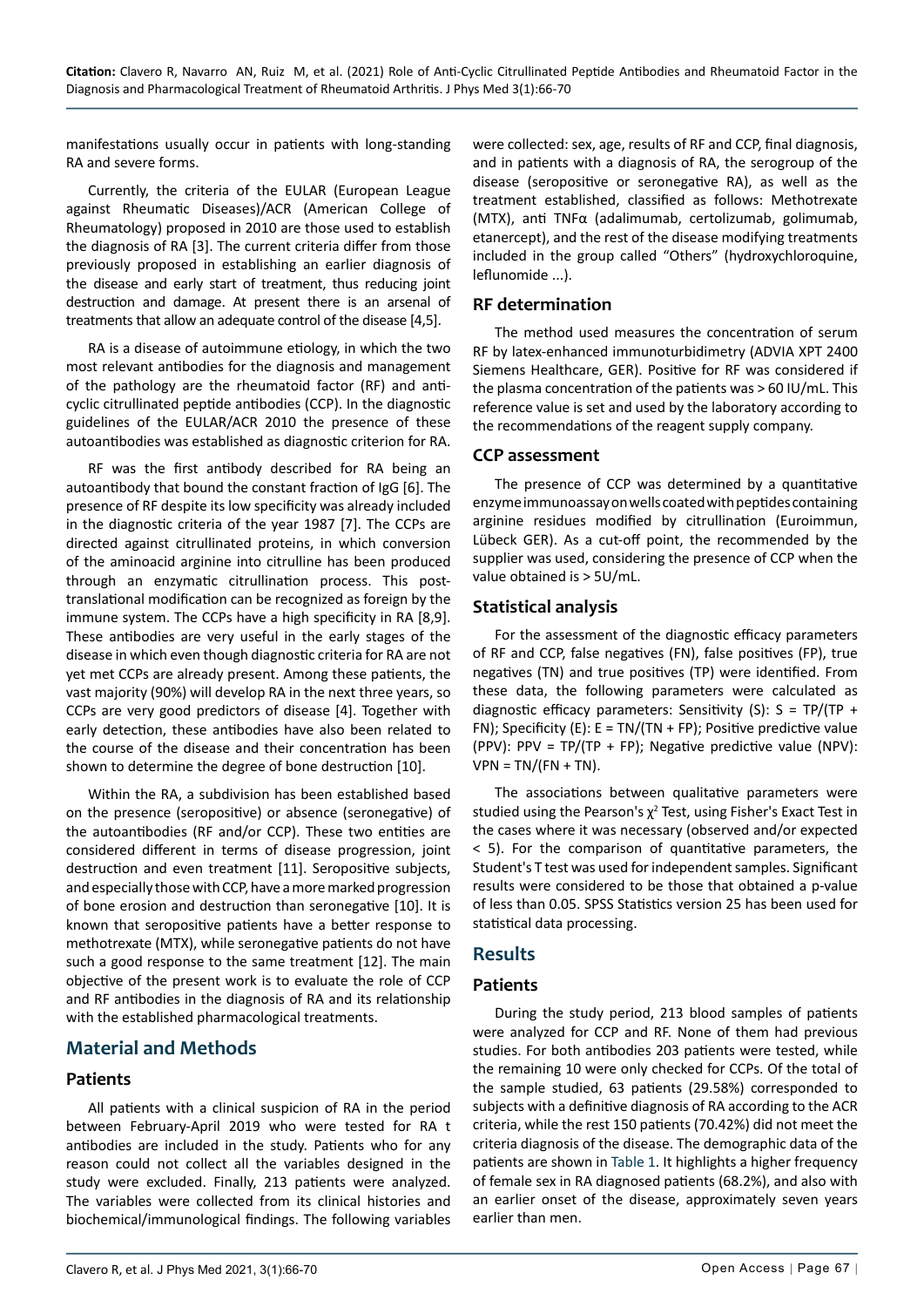#### **Antibody studies**

The results obtained in the studies of both antibodies based on the diagnosis of RA are presented in [Table 2](#page-2-3). The results of the diagnostic validity parameters obtained from the definitive diagnoses shown in [Table 3.](#page-2-4) The results obtained for the CCPs are consistent with those described in other series, however the results obtained for the RF show a very low sensitivity, below 35%. From the present data it is deduced that the RF test, by itself, discards a large number of potential patients with RA (false negatives).

The seropositive RA is defined as having a positive result for one or both of the two autoantibodies studied. Of the 63 patients with the diagnosis of RA, it was determined that 49 of them (77.8%) correspond to seropositive RA, while 14 (22.2%) belong to seronegative RA ([Table 1](#page-2-0)). The female frequency was higher in both groups. A certain predisposition was observed with younger patients in the seropositive, but without statistical significance ( $p = 0.61$ ).

#### **RF reference values**

Due to the low sensitivity results obtained for the RF, it was deduced that the recommended reference value was excessively high. The appropriate value for our population was determined. For this purpose, the determination was made in 150 healthy individuals in which any type of clinic and family history related to connective disease was previously ruled out. The mean RF obtained was 9.4 IU/mL ± 1.6 (standard deviation). From this data, two reference values

<span id="page-2-0"></span>**Table 1:** Demographic data of the patients included in the study. Data are shown based on the diagnosis of RA and if the disease is classified as seropositive or seronegative based on the presence of antibodies (CCP and/or RF). Sex is presented in percentages and age in years ± standard deviation.

| <b>PATIENTS UNDER STUDY</b> |  |             |                   |                           |
|-----------------------------|--|-------------|-------------------|---------------------------|
| $N = 213$                   |  |             |                   |                           |
| No RA                       |  | RA          |                   |                           |
| 150 (70.42%) N              |  | 63 (29.58%) |                   |                           |
|                             |  | Age         | $56.27 \pm 14.34$ |                           |
|                             |  | Sex         | Male              | Female                    |
|                             |  |             | 20 (31.75%)       | 43 (68.25%)               |
|                             |  | Age         | $61.65 \pm 10.7$  | $53.77 \pm 15.21$         |
|                             |  | AR          | Seropositive      | Seronegative              |
|                             |  | N           | 49 (77.8%)        | 14 (22.2%)                |
|                             |  | Sex         |                   | 71.4% Female 67.3% Female |
|                             |  | Age         | $55.6 \pm 13$     | $58.43 \pm 18.7$          |

<span id="page-2-3"></span>**Table 2:** Results of the RF and CCP autoantibodies in relation to the diagnosis of RA. The results are expressed in absolute number and percentages.

|         | RA       | no RA     | Total        |
|---------|----------|-----------|--------------|
| $CCP +$ | 49 (78%) | 9(6%)     | 58           |
| CCP-    | 14 (22%) | 141 (94%) | 155          |
|         | 63       | 150       | 213          |
|         | RA       | no RA     | <b>Total</b> |
| $RF +$  | 22 (35%) | 8(6%)     | 30           |
| RF -    | 41 (65%) | 132 (94%) | 173          |
|         | 63       | 140       | 203          |

<span id="page-2-4"></span>**Table 3:** Parameters of diagnostic efficacy of RF and CCP antibodies. The results are expressed in percentages.

|            |      | SENSIBILITY SPECIFIDCITY | <b>PPV</b> | <b>NPV</b> |
|------------|------|--------------------------|------------|------------|
| <b>CCP</b> | 77.8 | 94.0                     | 84.0       | 91.0       |
| RF         | 34.9 | 94.3                     | 73.3       | 76.3       |

<span id="page-2-1"></span>**Table 4:** Analysis of the parameters of diagnostic efficiency of the RF according to the reference values. The first 60 U/mL is recommended by the reagent supplier, the second 18 U/mL is obtained from the 97.5 percentile from the average obtained in a population of 150 healthy individuals, and the third 12.5 U/mL corresponds to the mean ± two standard deviations of the results obtained in the same population. The results are expressed in percentages.

| Cut Off    | <b>Sensibility</b><br>(%) | <b>Specificity</b><br>(%) | <b>PPV (%)</b> | <b>NPV (%)</b> |
|------------|---------------------------|---------------------------|----------------|----------------|
| 60 UI/mL   | 34.9                      | 94.3                      | 84.0           | 91.0           |
| 18 UI/mL   | 55.5                      | 87.9                      | 67.3           | 81.4           |
| 12.5 UI/mL | 65.0                      | 83.6                      | 64.0           | 84.2           |

<span id="page-2-2"></span>**Table 5:** Frequencies of the different diagnoses obtained from patients with false positive RF and CCP antibodies. The results are expressed in percentages.

| ℅                         | <b>CCP</b>     | RF |
|---------------------------|----------------|----|
| RA                        | 84             | 73 |
| <b>PROBABLE RA</b>        | 8              | 3  |
| <b>POLYARTHRITIS</b>      | $\mathcal{P}$  | n  |
| <b>RIZARTROSIS</b>        | $\mathfrak{p}$ | n  |
| <b>SJORGREN</b>           | $\mathfrak z$  | 3  |
| <b>LUMBALGIA</b>          | $\mathfrak z$  | 3  |
| <b>HAND ARTRALGY</b>      | O              | 7  |
| <b>CUTANEOUS LUPUS</b>    | ŋ              | 3  |
| <b>KNEE PAIN GONALGIA</b> | ŋ              | 4  |
| <b>ARTROSIS</b>           |                | Δ  |

were obtained, using the 97.5 percentile (18 IU/mL) and considering the mean  $\pm$  2 standard deviations (12.5 IU/mL). With these two new reference values, results were obtained for RF with more adequate sensitivities for the diagnosis of RA as show in [Table 4.](#page-2-1) The changes in the reference value did not affect the determination of seropositivity in RA since all patients with positive RF with the new reference values already had positive CCPs.

## **Antibodies in entities other than RA**

Patients with CCP mostly correspond to the diagnosis of RA (84%). However, there is a percentage of patients that does not correspond to this entity. Many of these diagnoses are not fully established and have been classified as "probable RA," or polyarthritis, ([Table 5\)](#page-2-2). The probable RA correspond to entities that without completing the EULAR 2010 diagnostic criteria for RA, are considered probable both for their clinical manifestations and for their debut. A large part of them will end up developing the disease in the future.

In patients with RF+ the percentage with a diagnosis of RA is lower than in CCP (73%), however the diversity of pathologies associated with this antibody is higher. We can find clearly defined diseases, such as Sjögren's syndrome, cutaneous lupus or osteoarthritis, but also other pathologies with a poor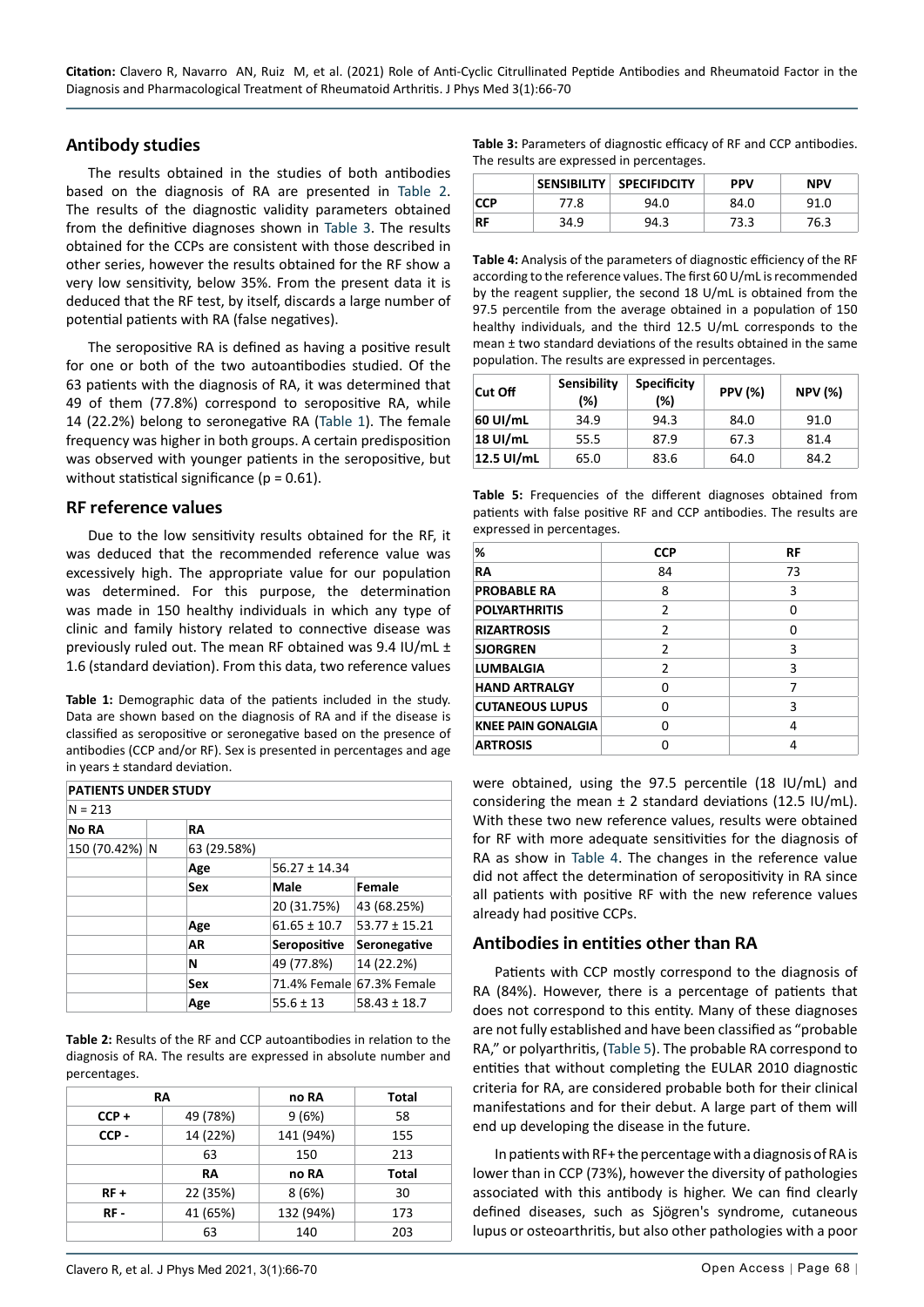concise diagnosis, as is the case with CCP+ patients. Among these we can highlight arthralgia of hands, and another group of entities classified as "probable RA" ([Table 5\)](#page-2-2).

#### **Treatments based on the presence of antibodies**

Regarding the treatment used for RA, 25 patients (39.68%) are treated with MTX alone, 11 with anti TNF alone (17.46%), 11 with a combination of MTX and anti TNF (17.46%) and 16 (25.4%) with other drugs such as leflunomide, hydroxychloroquine. Corticosteroids have been excluded along with NSAIDs as they are used to control acute episodes of the disease in combination with any of the interior drugs.

If we distinguish between seropositive and seronegative RA subjects, almost half (45%) of seropositive patients use MTX monotherapy compared to 21% of subjects with seronegative RA. In contrast, in seronegative patients, the "other drugs" group is used more in decrease of MTX as shown in [Figure 1](#page-3-0). No statistically significant differences were observed, although there was a tendency towards a greater use of MTX compared to other drugs in the case of seropositive RA ( $p = 0.1$ ).

## **Discussion**

The early detection of RA is essential because with an early stage action of the disease, the progressive course of the disease can be avoided and the disabling aftermath that it generates as a result of irreversible bone ersions can be prevented [1]. The detection of antibodies associated with RA can be a useful tool for an early diagnosis and the initiation of an adequate treatment. Antibodies have been shown to precede the disease and can be detected even 10 years before clinical manifestations [8]. The presence of the antibodies together with the inconclusive clinical manifestations suggests the so-called "undifferentiated arthritis". These patients would require follow-up to be able to diagnose the disease as soon as possible or even to start a treatment to reduce the

progression of RA if necessary. From all the aforementioned, it is concluded that it is very important to know the diagnostic value that RF and CCP present in RA. In seronegative RA there is currently no possibility of detecting the disease early with the tests used. Therefore, it would be of great interest to deepen more about other antibodies that have been detected in RA such as antibodies against acetylated and carbamylated proteins [13,14] since these could be present in what we currently call seronegative RA.

The results presented for CCP are consistent with that described in other series [15], but instead those obtained by RF showed a very low sensitivity to be used as an early diagnostic tool. When establishing a high cut-off point, according to the recommendation of the supplying company, the specificity was much higher than previously described [16], while its sensitivity was much lower, excluding two thirds of potential RA patients with adequate results. Given these results, we chose to adjust the reference value of the technique based on our general population. Using a suitable reference value, a sensitivity similar to that of the CCPs was achieved although with a lower specificity as described in other series, and in this way the RF becomes a useful tool for a diagnosis of RA.

Patients with false positive results were higher in the RF (27%) than CCP (16%). In addition to the false positive assumptions, many of them in the case of CCPs correspond to possible RA. The presence of these antibodies probably suggests the so-called undifferentiated arthritis, so it is expected that most of these patients will develop RA within the next 3 years [4]. On the contrary we can find RF in other clearly defined pathologies such as Sjögren's syndrome, osteoarthritis, mechanical gonalgia, cutaneous lupus in a greater proportion than the CCP. Finally, if we consider the treatment used for RA, we must emphasize that the fundamental drug is MTX. However, its use differs in relation to the RA serotype. In almost half of seropositive

<span id="page-3-0"></span>